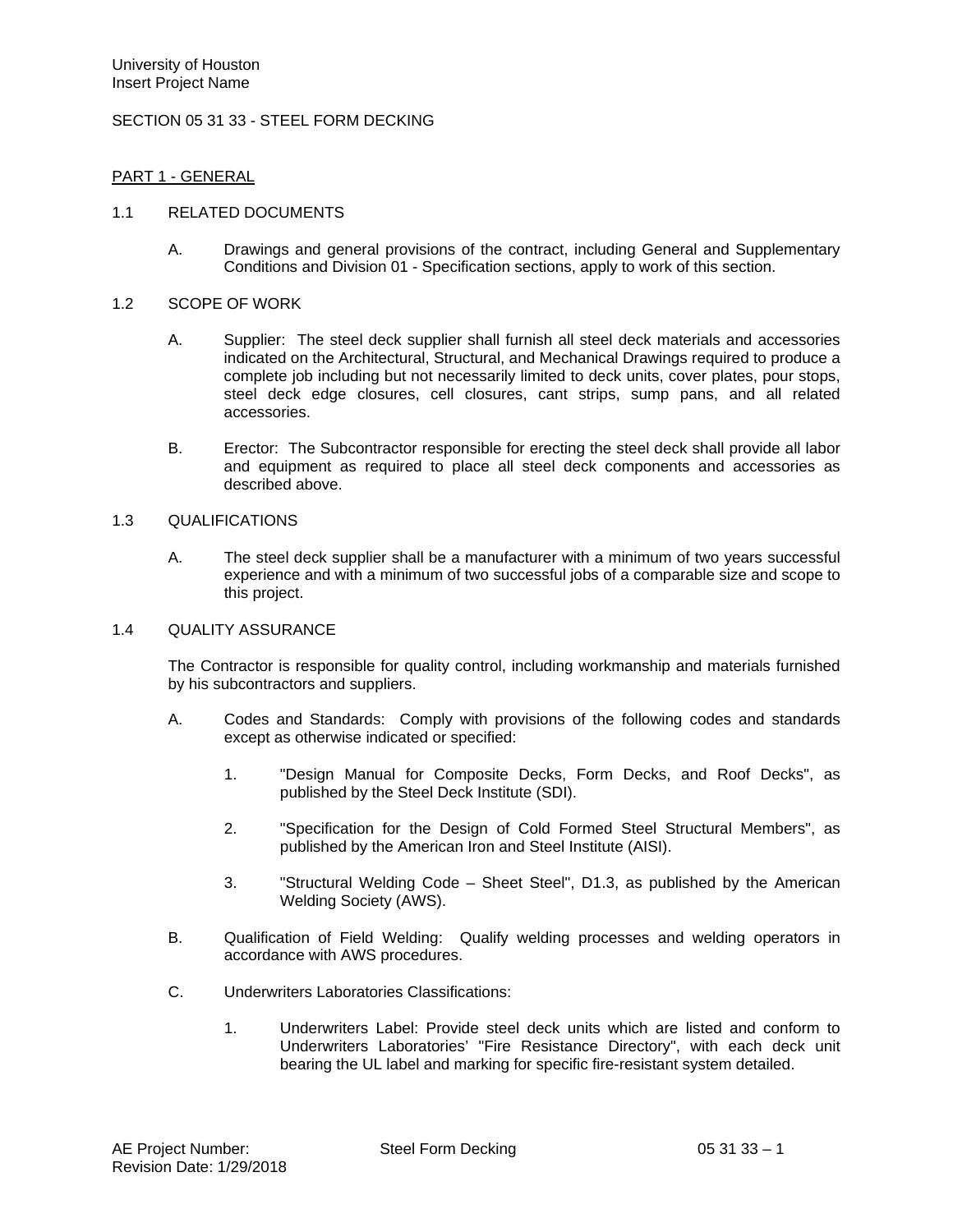- 2. Provide units and construction that are found in Underwriters Laboratories' "Roofing Materials & Systems Directory" and conform to UL Wind Uplift Class 1- 30/1-60/1-90 construction and with each deck unit bearing the UL label and marking for specific wind-rated system detailed.
- D. Factory Mutual Listing: Provide steel roof deck units which have been evaluated by Factory Mutual Research Corporation and are listed in "Factory Mutual Research Approval Guide 2000- Building Materials" for "Class 1" or "Non-Combustible" fire rated construction and 60/75/90/120/150/190 Windstorm Classification.

## 1.5 SUBMITTALS

- A. Product Certification: Submit manufacturer's specifications and installation instructions for each type of deck specified. Also submit a certificate of product compliance with SDI Standards as specified.
- B. Shop Drawings: Submit detailed shop drawings showing type of deck, complete layout, attachment details, closures, edge strips, pans, deck openings, special jointing, supplementary framing, and all other accessories.
- C. Welding Certificates: Submit Copies of certificates for welding procedures and personnel.
- D. Insurance Certification: Assist Architect and Owner in preparation and submittal of roof installation acceptance certification as may be necessary in connection with fire, windstorm, and extended coverage insurance.

## PART 2 - PRODUCTS

# 2.1 GENERAL REQUIREMENTS

- A. See General Notes on the drawings for location of steel deck types and for depth of deck, minimum deck thickness, section properties of deck, concrete type, total slab thickness, slab reinforcement, and suggested manufacturer.
- B. Acceptable deck manufacturers include the following:

BHP Steel Building Products USA, Inc. Canam Steel Corp. Consolidated Systems, Inc. Epic Metals Corp. United Steel Deck, Inc. Valley Joist, Inc. Vulcraft/Div. Nucor Corp. Wheeling Corrugating Co.

C. Other manufacturers may be used only with Architect/Engineer approval.

# 2.2 GRADES OF STEEL

A. Steel Form Deck shall be manufactured from steel conforming to ASTM A611 Grades C, D, or E or ASTM A653, Structural Steel Grade Grades having a minimum yield strength of 33,000 PSI. The delivered thickness of uncoated steel shall not be less than 95% of the design thickness. Sheet steel accessories shall conform to the same material specification as the deck product.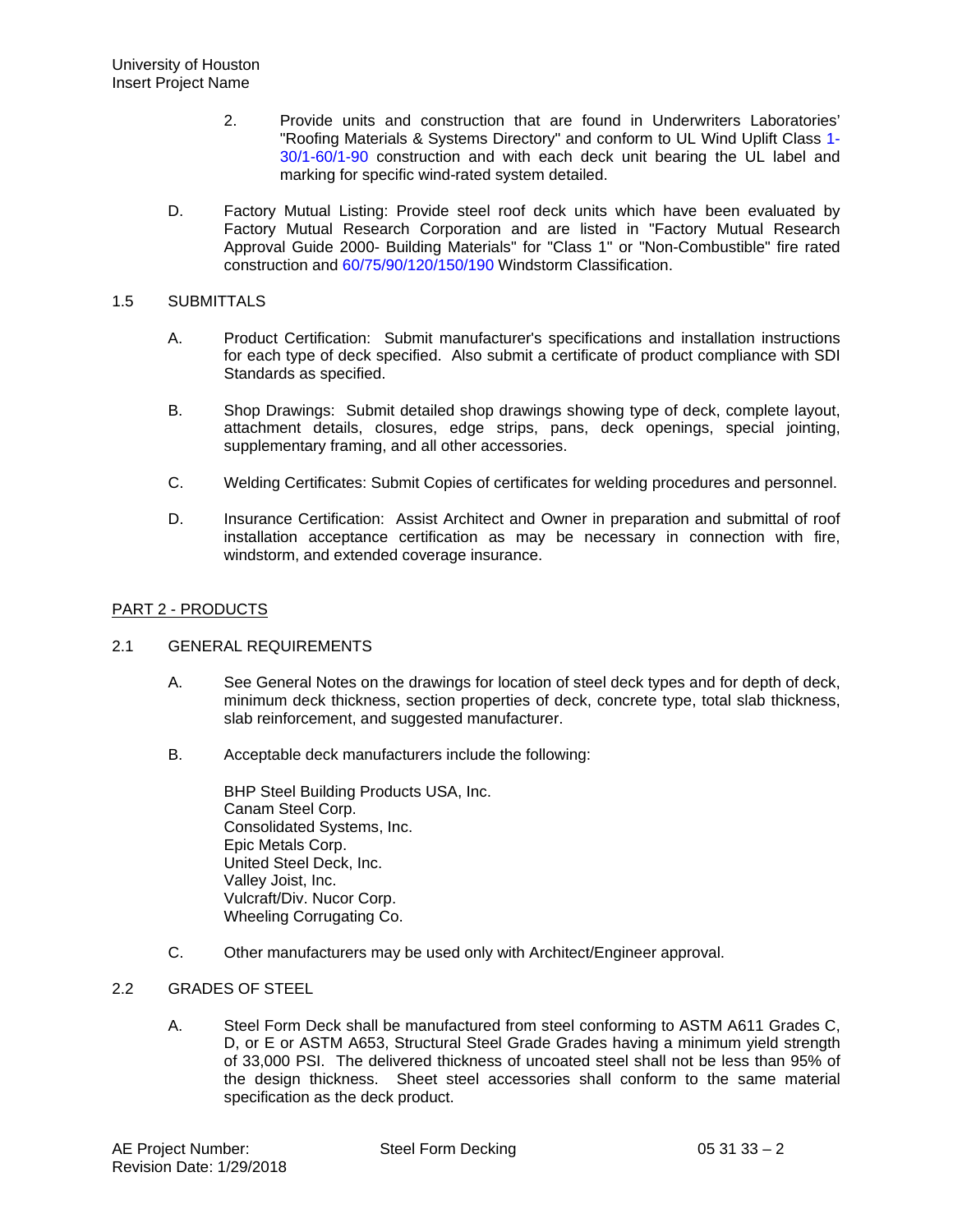## 2.3 FINISH

- A. Roof Deck: Roof deck shall be galvanized with a protective zinc coating conforming to ASTM A653 G90 class.
- B. Floor Deck:
	- 1. Galvanized: Floor deck shall be galvanized with a protective zinc coating conforming to ASTM A653 G90 class.
	- 2. Painted: Floor deck shall be phosphatized painted with the steel chemically cleaned of all oil, grease, dirt and then phosphate coated. The deck shall then receive a two-coat baked-on lead- and chromate- free rust inhibitive primer on the bottom side complying with the performance requirements of FS TT-P-664.
- C. Galvanizing Repair Paint: High zinc-dust content paint for repair of damaged galvanizing surfaces complying with Department of Defense Specifications DOD-P-21035.

#### 2.4 ROOF DECK ACCESSORIES

A. Provide minimum 20 gauge ridge and valley plates, minimum 20 gauge cant strips, minimum 14 gauge sump pans, minimum 20 gauge inside or outside closure channels, minimum 20 gauge butt strips at change of deck direction, minimum 20 gauge filler sheets and minimum 20 gauge pour stops as required to provide a finished surface for the application of insulation and roofing.

#### 2.5 VENTING

A. All steel form deck supporting lightweight insulating concrete shall have built in slot vents at the bottom or sides of each rib having a minimum uniformly distributed open area of 1.5%.

#### 2.6 MECHANICAL FASTENERS

A. Powder-Actuated or Pneumatically Driven Pins: Provide corrosion-resistant, powderactuated or pneumatically driven fasteners manufactured from steel conforming to AISI 1060 or 1061 steel, austempered to a core hardness of 52 to 58 Rockwell C. Fasteners shall have a knurled shank and shall be zinc-plated in accordance with ASTM B633, Sc. I, Type III.

Subject to compliance with requirements, provide products of one of the following manufacturers:

Hilti, Inc., Tulsa, OK ITWBuildex, Itasca, IL Pneutek, Inc., Hudson, NH

B. Self-Drilling Screw Fasteners: Provide corrosion-resistant, hexagonal head, steel self drilling screws, austempered to a core hardness of Rockwell C 50.

Subject to compliance with requirements, provide products of one of the following manufacturers:

ITWBuildex, Itasca, IL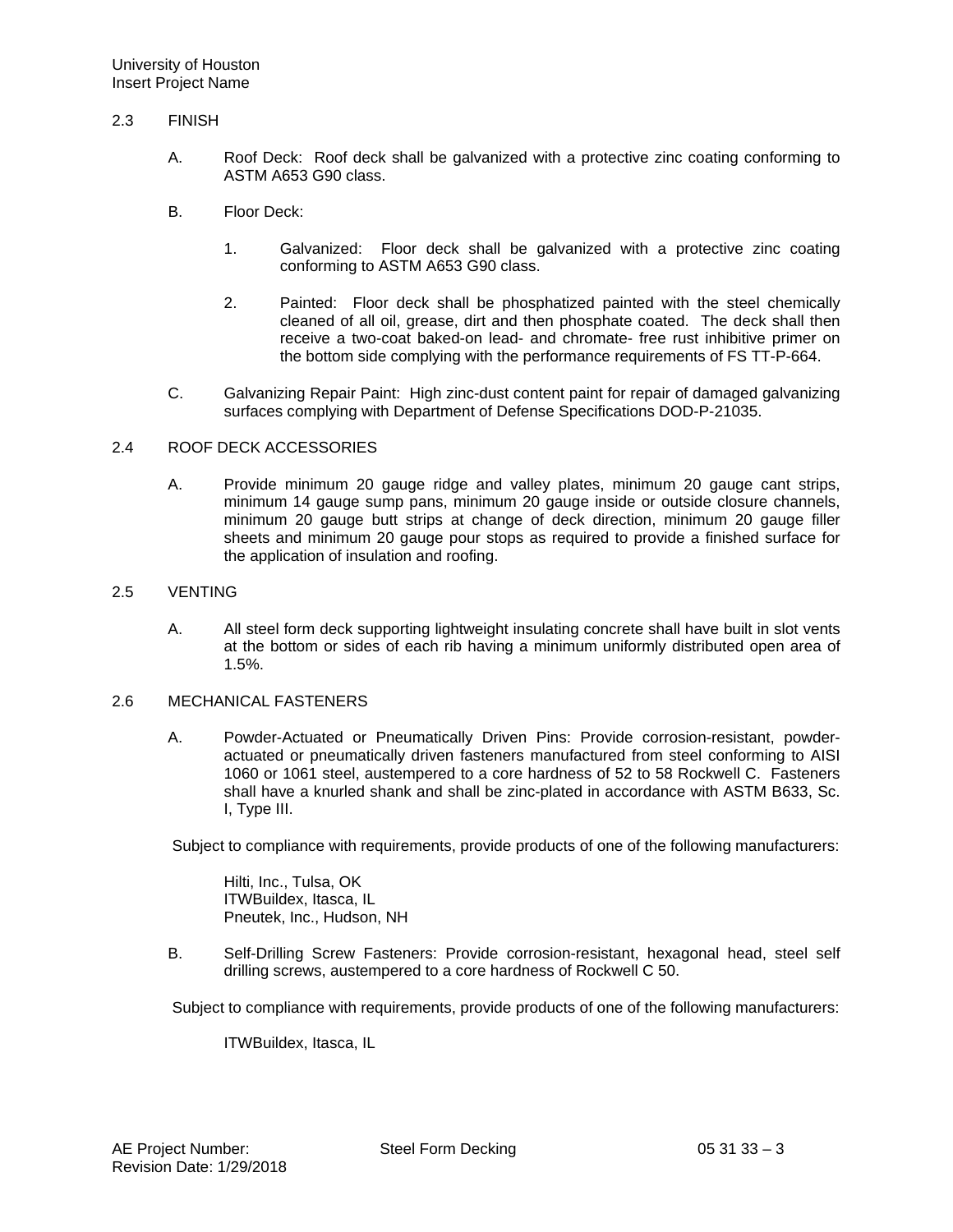#### 2.7 SIDE-LAP FASTENERS

A. Provide Corrosion-resistant, hexagonal washer head; self-drilling, carbon-steel screws, No. 10 minimum diameter.

#### 2.8 FABRICATION

- A. General: Fabricate deck panels to comply with "SDI Specifications and Commentary for Non-composite Steel Floor Deck", in SDI Publication No. 29, and the following.
- B. Steel Deck Spans: Where possible, all steel deck shall extend over three or more supports. Single span deck is prohibited.
- C. Factory Mutual Windstorm Classification Requirements: Provide steel deck panels that comply with the requirements of the Factory Mutual Research Approval Guide 2000 – Building Materials for Windstorm Classification 1-90 for the following manufacturers of lightweight insulating concrete:
	- 1. Celcore, Inc.
	- 2. Cellular Concrete, LLC, Mearlcrete Div.
	- 3. Concrecel International, Inc.
	- 4. Elastizell Corp. of America
	- 5. Siplast, Inc.
- D. Underwriters Laboratories Wind Uplift Classification: Provide steel deck panels meeting the requirements of Construction No. 110/143/155/250/434 as listed in the 2000 UL Roofing Materials & Systems Directory under Roof Deck Constructions (TGKX) and rated as a Class 1-30/1-60/1-90 assembly.
- E. Cell Closure at Ends of Steel Deck Flutes: Fabricate steel closure strips of not less than 0.0358" minimum (20 gage) cold formed sheet steel. Form to provide tight fitting cell closures at open ends of cells or flutes to prevent wet concrete from leaking through open cells.
- F. Pour Stop Closures at Slab Edges: Provide sheet steel pour stop closures at all slab edges, columns, walls, and openings unless steel angles or bent plates are specified in details on the drawings. The closures shall be fabricated from light gage steel not less than the thickness shown in the table below. Provide a return lip on the vertical leg in accordance with the SDI Design Manual. The overhang is defined as the distance from the edge of the steel beam flange to the edge of the slab.

| Overhang         |    |     |     |     | $0"$ -2" 2"-4" 4"-6" 6"-8" 8"-10" 10"-12" |  |
|------------------|----|-----|-----|-----|-------------------------------------------|--|
| Slab Thickness   |    |     |     |     |                                           |  |
| 2.5 to 4 inches_ | 20 | 18. | 16. | -12 |                                           |  |

## 2.9 FLOOR SLAB REINFORCEMENT

A. See Section [03300] [03 30 00], "Cast-In-Place Concrete", [03200] [03 20 00], "Concrete Reinforcing", for reinforcement in Steel Deck form slabs.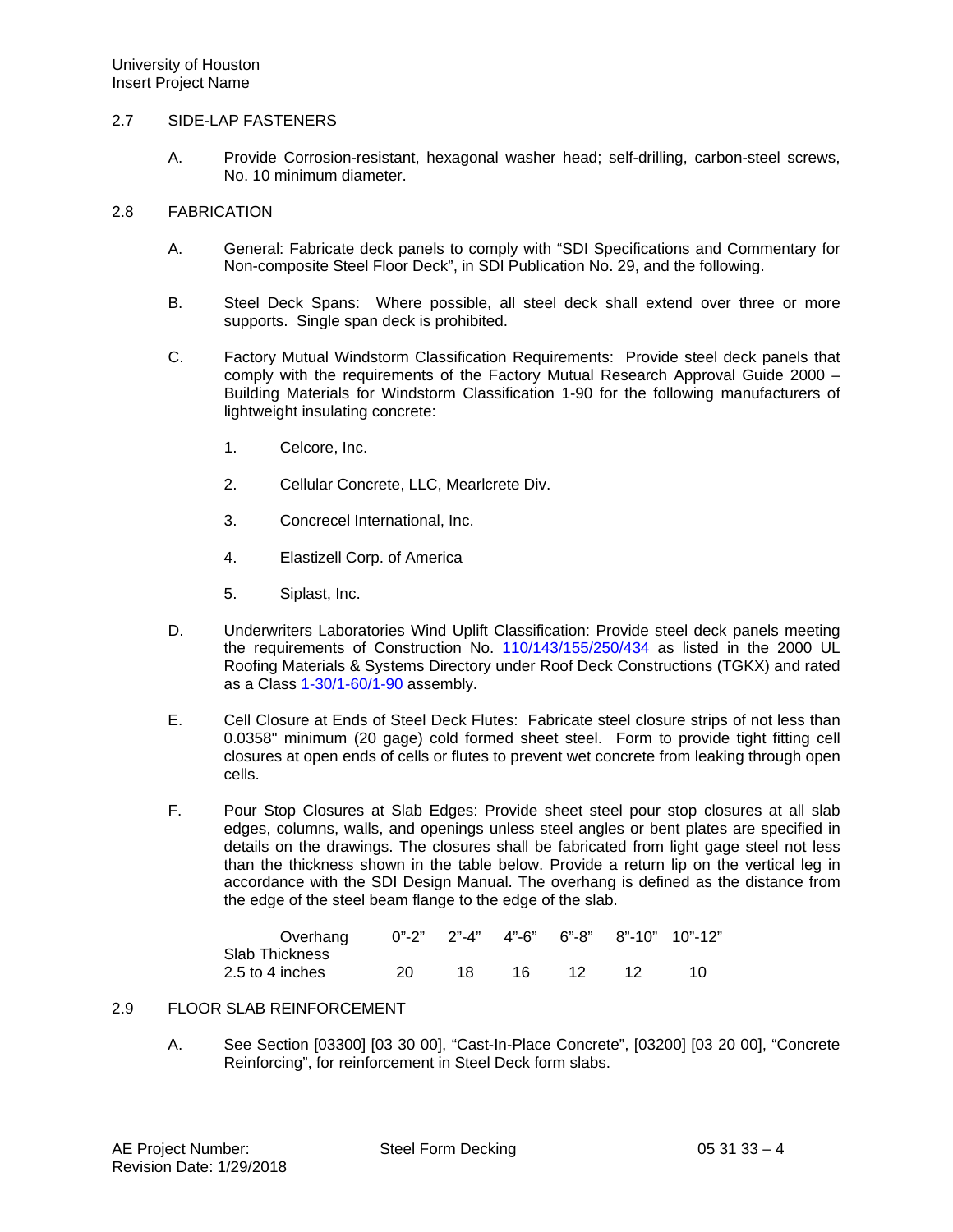## 2.10 ROOF OPENINGS

A. Provide a 20 gage galvanized flat plate to reinforce openings in roof deck that are greater than 6" and less than 10" in any one direction.

#### 2.11 FLOOR OPENINGS

A. For unframed openings, provide blockout in slab for opening with deck uncut. Cut deck at opening after concrete has been poured and obtained 75% of its design strength. See Section [03300] [03 30 00], "Cast-In-Place Concrete", [03200] [03 20 00], "Concrete Reinforcing", for reinforcing in the slab around all unframed openings in steel deck that are greater than 10" width in either direction.

#### 2.12 CHLORIDE ADMIXTURES

A. The use of admixtures in concrete containing chloride salts shall not be permitted for steel deck concrete.

## 2.13 EXTRA CONCRETE REQUIRED FOR DECK DEFLECTION

A. The General Contractor shall include in his bid additional concrete required for steel deck slabs to account for deck deflection.

### PART 3 - EXECUTION

#### 3.1 INSTALLATION

- A. General: Install deck units as accessories in accordance with manufacturers recommendations and approved shop drawings, and as specified herein:
	- 1. Place deck units on supporting framework and adjust to final position with ends accurately aligned and bearing 2" minimum on supporting members before being permanently fastened. Do not stretch or contract side lap interlocks.
	- 2. Place deck units in straight alignment for entire length of run of cells and with close alignment between cells at ends of abutting units.
	- 3. Place deck units flat and square, secured to adjacent framing without warp or excessive deflection.
	- 4. Do not place deck units on concrete supporting structure until concrete has cured and is dry.
	- 5. Coordinate and cooperate with structural steel erector in locating decking bundles to prevent overloading of structural members.
	- 6. Do not use floor deck units for storage or working platforms until permanently secured.
- B. Attachment of Roof Form Deck:
	- 1. The method of attachment, attachment pattern, and side lap fastener type and spacing, shall be as shown on the drawings and comply with the requirements noted below.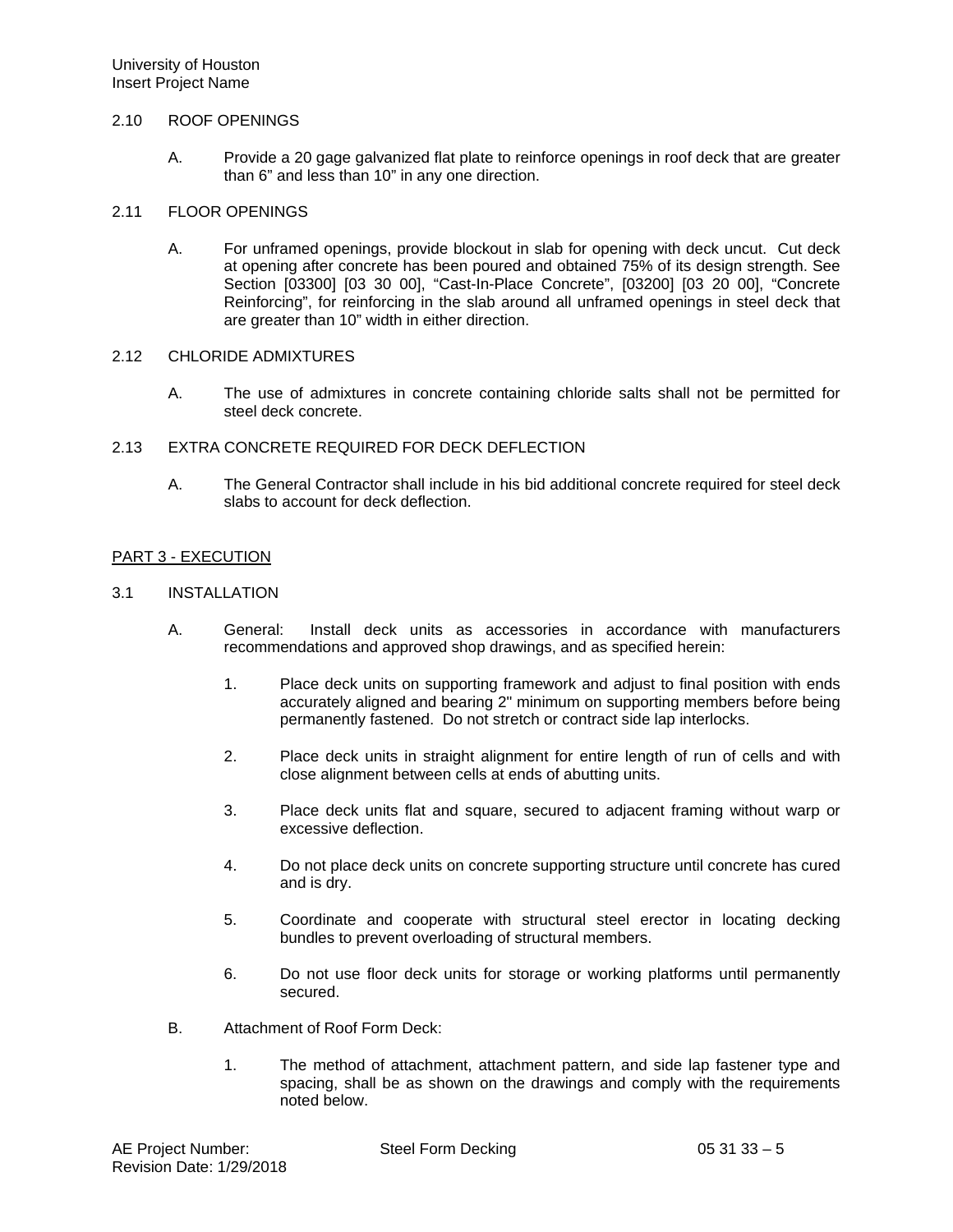- 2. Method of Attachment: The deck shall be fastened to the structural support members using one of the following methods.
	- a. Welding: Comply with AWS requirements and procedures for manual shielded metal arc welding, appearance and quality of welds, and methods used in correcting welding work. Weld metal shall penetrate all layers of deck material at end laps and side joints and shall have good fusion to the supporting member. Welding washers shall be used only when welding steel deck less than 0.028" thickness.
	- b. Powder-Actuated or Pneumatically Driven Pins: Comply with the manufacturers requirements to install the pins through all layers of the deck material and the manufacturer's required embedment into the supporting member.
	- c. Self-Drilling Fasteners: Comply with the manufacturer's requirements to install the screws through all layers of the deck material and the manufacturer's required embedment into the supporting member.
- 3. Definition of Perimeter and Corner
	- a. Definition of Roof Height: Roof height shall be defined as eave height for roofs that slope less than 10% and mean roof height for roofs with a greater slope.
	- b. Buildings with roof heights of 60 feet or less
		- (1) Perimeter: The width of the perimeter strip shall be the smaller of one-tenth the least building dimension and four-tenths the roof height but not less than 4 feet. The strip either side of a ridgeline shall be considered as a perimeter strip for the purposes of deck fastening for roofs that slope between 10° and 45°.
		- (2) Corner: On an exterior (not re-entrant) corner, a strip the width of a perimeter strip defined above and extending for a length equal to the dimension of one perimeter strip each direction from the exterior corner.
	- c. Buildings with roof heights greater than 60 feet
		- (1) Perimeter: The width of the perimeter strip shall be one-tenth the least dimension of the building but not less than four feet.
		- (2) Corner: On an exterior (not re-entrant) corner, a strip the width of a perimeter strip defined above and extending for a length equal to the dimension of two perimeter strips each direction from the exterior corner.
- 4. Underwriters Laboratories Wind Uplift Classification Requirements: Unless a more stringent attachment requirement is specified elsewhere in this specification or on the drawings, roof deck units shall be attached to the supporting structure as required by Construction Number specified elsewhere in this section.
- 5. Attachment to Girders: At locations where the deck flutes are parallel to the span of the steel framing and the top of the framing is at the bottom of the deck elevation, the deck shall be attached to the girder using one of the specified fastening methods at 18 inches on center.
- C. Attachment of Floor Form Deck:
	- 1. Floor deck units shall be fastened to each end support at each side lap and half way in between. At each interior support floor deck units shall be fastened at each side lap.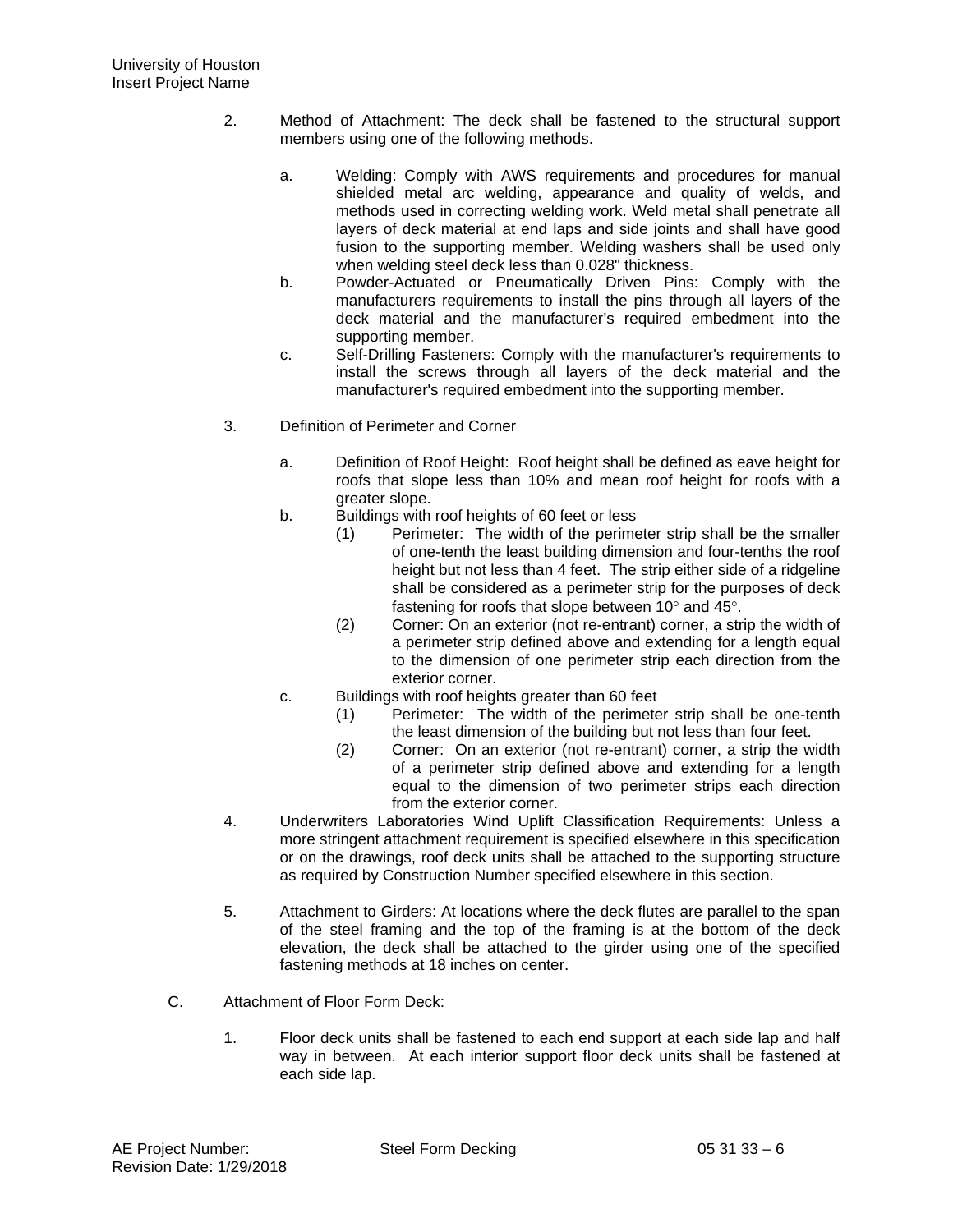- 2. Method of Attachment: The deck shall be fastened to the structural support members using one of the following methods.
	- a. Welding: Comply with AWS requirements and procedures for manual shielded metal arc welding, appearance and quality of welds, and methods used in correcting welding work. Weld metal shall penetrate all layers of deck material at end laps and side joints and shall have good fusion to the supporting member. Welding washers shall be used only when welding steel deck less than 0.028" thickness. Welding washers shall be a minimum thickness of 0.0568 inches and have a nominal 3/8" diameter hole. Where welding washers are not required, a nominal 5/8" diameter puddle weld shall be used.
	- b. Powder-Actuated or Pneumatically Driven Pins: An operator licensed by the manufacturer shall install all pins. Comply with the manufacturers requirements to install the pins through all layers of the deck material and the manufacturer's required embedment into the supporting member.
	- c. Self-Drilling Fasteners: Comply with the manufacturer's requirements to install the screws through all layers of the deck material and the manufacturer's required embedment into the supporting member.
- 3. Attachment to Girders: At locations where the deck flutes are parallel to the span of the steel framing and the top of the framing is at the bottom of the deck elevation, the deck shall be attached to the girder using one of the specified fastening methods at 18 inches on center.
- D. Side Laps: Unless required otherwise by provisions of Factory Mutual or Underwriters Laboratories, side laps of adjacent units shall be fastened by welding (on 20 gauge or heavier deck only) or #10 (min.) TEK screws so that spacing between supports and fasteners does not exceed the value prescribed on the drawings. Nest side laps one-half corrugation. Button punching is not allowable as a side-lap fastener.
- E. End Bearing: Provide a minimum end bearing of 2" over supports.
- F. End Joints: End joints of sheets shall be butted or lapped 2" minimum over supports unless a more stringent requirement is specified by Factory Mutual or Underwriters Laboratory. Decks that slope 1/4 inch or more in 12 inches in the long direction shall be erected beginning at the low side to insure that end laps are shingle fashion.
- G. Welding Requirements: Comply with AWS requirements and procedures for manual shielded metal arc welding, appearance and quality of welds, and methods used in correcting welding work.
- H. Cutting and Fitting: Cut and neatly fit deck units and accessories around other work projecting through or adjacent to the decking.
- I. Reinforcement at Roof Openings: Roof openings less than 6" square or in diameter require no reinforcement. Openings 6" to 10" inclusive shall be reinforced with a 20 gauge galvanized plate welded to the deck at each corner and 6" maximum centers with a 5/8" diameter puddle weld or sheet metal screws. For openings greater than 10" in diameter or width, refer to the drawings and structural steel specifications for additional framing to support the deck around the opening.
- J. Hanger Slots or Clips: Provide UL approved punched hanger slots between cells or flutes of lower element where floor deck units are to receive hangers for support of ceiling construction, air ducts, diffusers, or lighting fixtures.